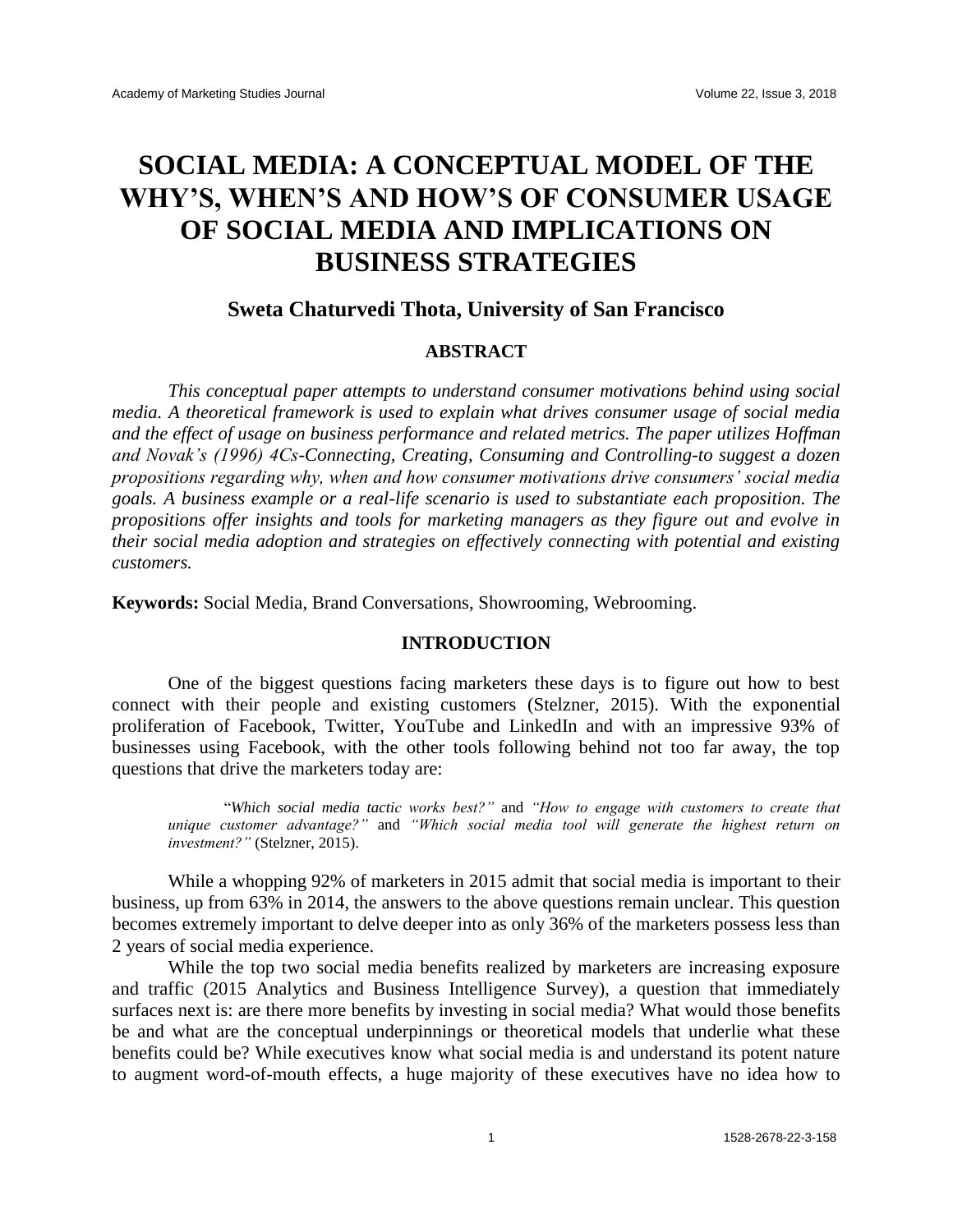harness the real power of social media (Divol et al., 2012). This could be the result of a couple of seemingly apparent reasons for executives, marketers and non-marketers alike: consumers go across an ever-increasing number of platforms to discuss, seek and offer discussions on products and brands. However, it's impossible at this juncture to gauge and predict which products will gain traction or get blasted in these conversations and when could a positive or negative product or brand conversation go viral. Many of these conversations could slow cook for several months whereas others gain traction at a lightning speed within a matter of a few hours. Also because of a plethora of social media platforms, marketers cannot accurately generate the effectiveness and success of any single platform. Because companies have not yet arrived at a single measure that assesses the financial benefits of engaging in social media where the overall picture of its effectiveness remains unclear, a good number of companies hesitate in spending resources on social media.

As some of these unsolved questions surface and as this broad area evolves and as marketers attempt to figure out the answers to the above questions, where the questions themselves might evolve every year, this paper attempts to delve into a conceptual level insight on the following issues: Why, when and how consumers use social media and how can marketers use this behavioural customer based analytical insight to better target customers? What functions do social media perform for them and what motivates consumers to explore social media; when and how would consumers use social media? Finally, we identify the impact of customer usage of social media on the impact of businesses to explicate marketing implications. This paper explores these enigmatic questions in an attempt to bring closure to this hugely under-researched area from an academic standpoint. It is hoped in this paper that if companies can find some answers to the above questions and identify where and how social media influences consumers, a more effective platform could emerge where companies could design effective marketing strategies which take advantage of social media and its unique ability to generate a one-on-one consumer engagement, targeting and relationship.

A discussion encompassing effective marketing strategies around data driven strategies is incomplete without a conceptual understanding of social media, the consumer motivations behind using social media. This paper adopts a demand side approach to arrive at propositions that attempt to enhance our understanding behind why consumers use social media.

#### **CONCEPTUAL AND EMPIRICAL OVERVIEW**

#### **'Why' 'When' and 'How' Do Consumers Use Social Media**

A deeper understanding of consumers' use of social media to arrive at theoretically plausible and convincing models has been hailed as the need of the hour by academicians and managers alike. Specifically, a conceptual understanding of what motivates consumers to go to social media, the factors that engage and hook them on to social media and factors that lead to a consistent use of social media by consumers are all questions that need to be answered. The fact that the fundamental interactivity with social media is closely linked to the higher order goals: collaborate, create, collect, connect and consume (Hoffman and Novak, 1996) is an established one. The various levels of consumer engagement are intrinsically linked to consumer activities and online engagement with social media. This paper utilizes the 4Cs capabilities of social media to propose why, when and how consumers engage with social media. It is hoped that the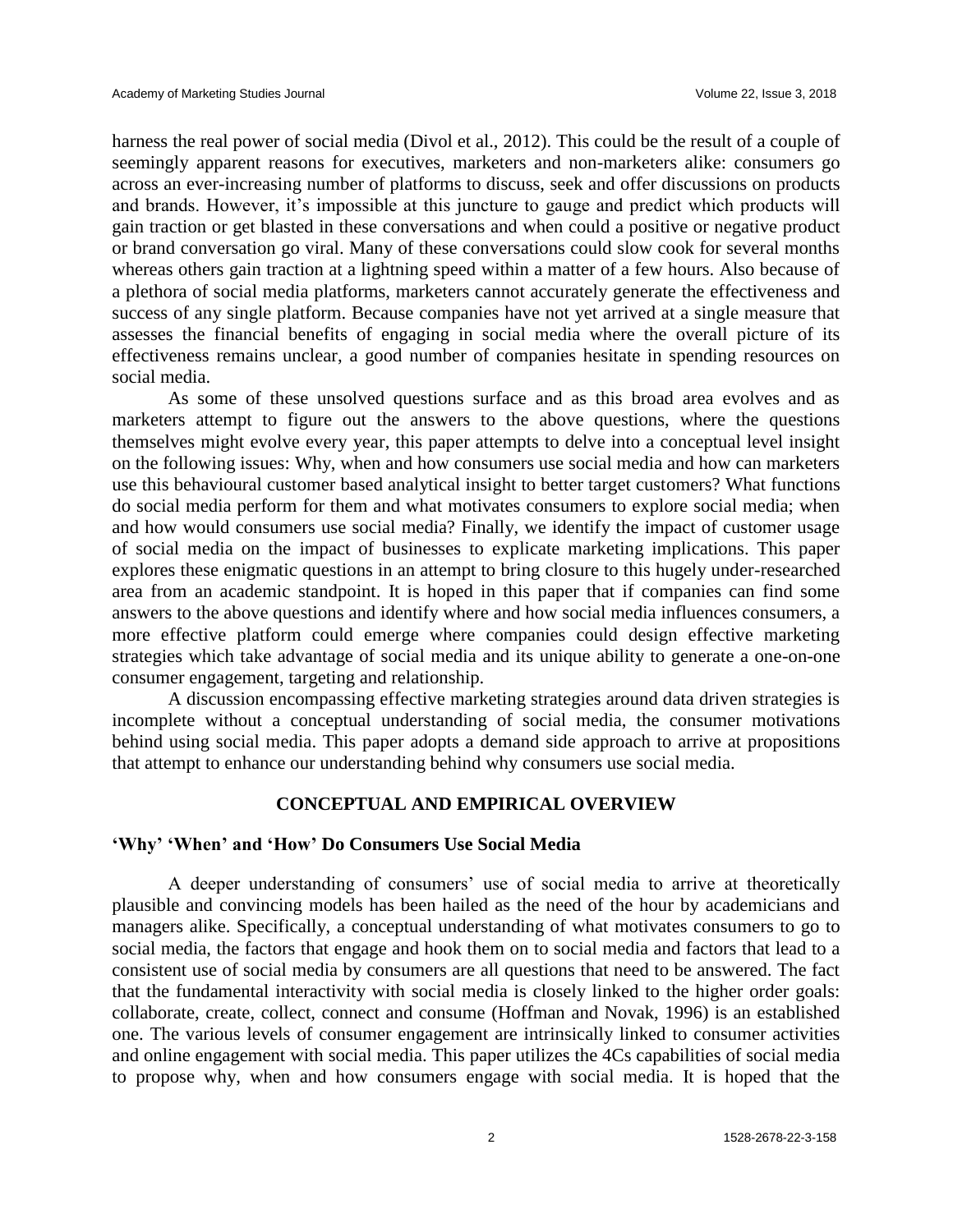propositions in this paper will help explain why so many people spend so much time on social media, which is becoming increasingly popular. Next, we briefly discuss the 4Cs proposed by Hoffman and Novak (1996) before we utilize these motivations to arrive at propositions in this paper.

Hoffman and Novak (1996) proposed the 4Cs-Connecting, Creating, Consuming and Controlling-to evaluate how consumer motivations drive consumer's social media goals.

Connecting is a social goal and is linked with related needs with an intrinsic motivation to connect with others. Connecting is related to a positive evaluation of social media group to which the consumer belongs leading to a private collective self-esteem goal. Creating is a goal that contributes to a sense of self that result from identity self-esteem. Creating is linked with the goal of autonomy, competence and has an external locus of control that leads to higher social media involvement. Consume is a non-social goal that is intrinsically motivated and negatively correlated with autonomy and competence. Control goal is linked with social media knowledge and positively linked with autonomy and competence. Below, we incorporate the 4Cs to explain and propose why, when and how consumers use social media.

## **Why's of Social Media**

The motivations that drive the rationale behind 'why' consumers use social media are plenty. First, consumers like being "*connect"* with the real world with news about products and brands, the new products that are launched and whether there are issues and problems with current products. For example, a consumer may want to visit social media to want to know about the latest Android or Apple launches. The premise of this proposition lies in the "*Social Capital Theory*" that suggests that online consumers engage in social listening by reading the interactions that occur between other online consumers and companies who have invested into virtual customer service (Lee, 2009). Hence it is proposed that:

#### *P1: Consumers use social media channels as a way to stay informed and connected with online news about brands and products.*

Second, consumers like to accomplish a level of control when they have an opportunity to demonstrate their social media knowledge by offering guidance and advice to other online consumers (*P2*). By providing guidance and advice to other consumers their autonomy and competence needs are met. For example, consumers love to act as opinion leaders and respond based on their knowledge and experience when a fellow consumer posts about the attributes to look at when buying a diamond ring. These control goals can be explained through the Online Knowledge Sharing Model (OKSM) proposed by Ma and Yuen (2011). Essentially, the model suggests that the motivations individuals have online to share knowledge are an internal desire to develop and tendency to maintain social relationships. This also aligns with Hoffman and Novak's (1996) control goal where one of the social core motives of engaging in social media is to demonstrate social media knowledge. These arguments lead to the proposition that:

*P2: Customers offer guidance and advice to other consumers through social media for altruistic and community-based reasons, as well as to maintain social relationships.*

Third, consumers create goals are met when they use social media to engage in a brand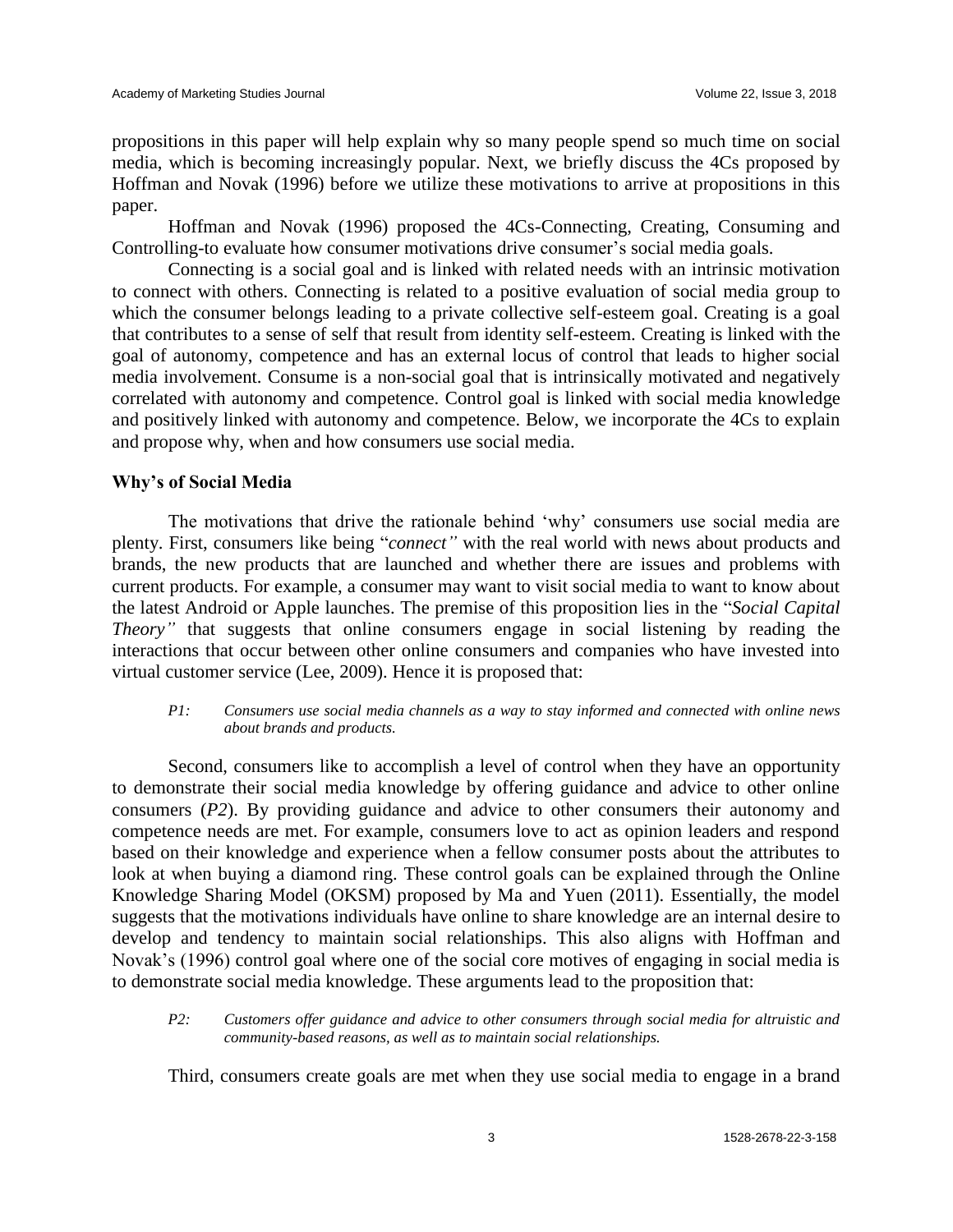conversation (*P3*). This leads to an involvement with the social media, generating positive selfesteem and identity goals. For example, a consumer who has just bought a Tesla car is very likely to visit the Tesla forum at<http://www.teslamotorsclub.com/forum.php> to participate and continue the conversation about his/her latest purchase. In contrast to previous research on brand communities, consumer engagement and content that businesses can only react passively (Algesheimer et al. 2005; Bagozzi and Dholakia, 2006; Porter and Donthu, 2008), Goh et al., (2013) found that marketers can actually transform their role from a passive and reactive party to a proactive and influential one. Specifically, marketers can better reap economic values from social media brand communities by actively engaging consumers in brand communities. Thus, it is proposed that:

#### *P3: Customers use social media to continue and engage in brand conversations.*

Fourth, the latest trend that's driving consumer usage of social media is driven by the *create* goal where consumers like to participate and generate photographs of the newest and hottest looking products they bought (*P4*). The need to be there when a photography conversation is on is typified by the need to be involved with creation of newest photographs. For example, the launch of GoPro cameras generated thousands of pictures where consumers shared their pictures with this new cool gadget and it was important for them to be creating and generating this conversation. This example can be explained by Festinger (1954), which suggests "*people are generally motivated to evaluate their opinions and abilities and that one way to satisfy this need for self-evaluation is to compare themselves to others*".

In addition, social media has proven to be an excellent outlet for creating and maintaining engaged relationships with customers through brand fan pages on social networking sites (De-Vries et al., 2012). On one side, companies can take an active role in placing brand posts such as videos, information and other material on brand fan pages. On the other side, customers can take an equally active role by being fans of the brand, indicating that they like the brand post, commenting on it-positively or negatively and sharing it to propagate the brand (De-Vries et al., 2012).

Social media serves as a medium for consumers to validate their social status through posts of personal possessions that are deemed the newest and hottest looking products in the market (Dubois & Duquesne, 1993). Since social media encompasses many formats such as videos, pictures and blogs and photographs facilitate the fulfilment of create goal as photographs are an easy and quick way to demonstrate a consumer's engagement with newest products, it is proposed that:

#### *P4: Consumers use product photography about the newest and hottest looking products to generate and share information.*

Fifth, consumers love to satisfy their autonomy and competence needs through a control of engaging in word-of-mouth (WOM) with others. For example, the popular Facebook feeds on *"Quick Hairstyles for When You're Running Late"* where various consumers can post their inputs on hairstyles make them satisfy their knowledge and competence needs. While in-person WOM product referrals are usually exchanged in a unilateral direction between two individuals in an enclosed manner, online interactions allow the whole Internet community to view the information exchange (Duan et al, 2008). Social media WOM facilitates the much sought-after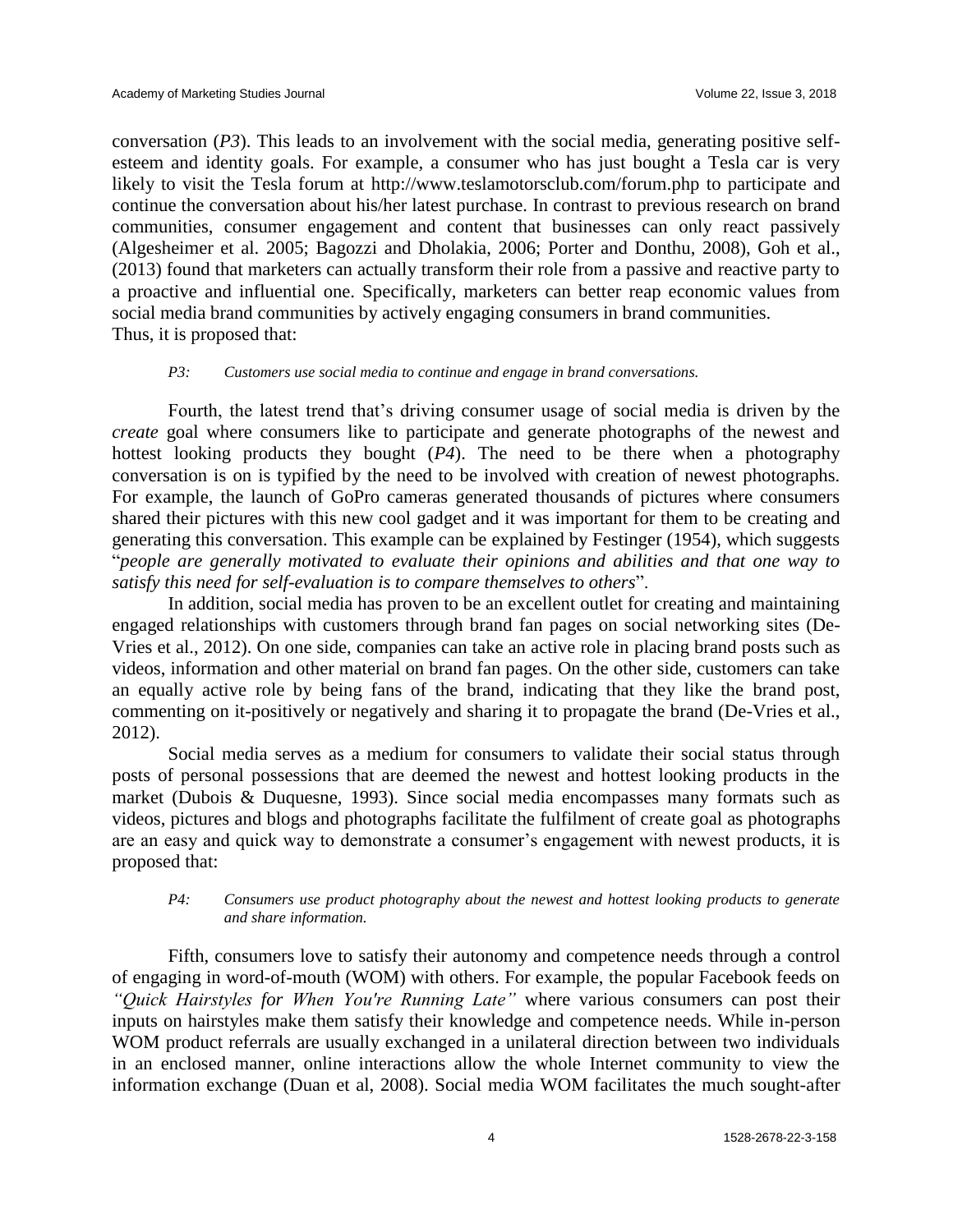control goal of disseminating information to the general public resulting in visibility and instant recognition by broader audiences.

#### *P5: Consumers use social media to disseminate word-of-mouth to public and friends.*

Sixth, consumers' motive to consume relevant information to make better decisions is fulfilled by seeking information to learn and compare the current on-going online deals. For example, a consumer who is planning to purchase a pair of women's running shoes could be visiting sites such as http://www.runningshoesguru.com/to find out about which running shoes to purchase and the best places to buy these shoes. Thus, consumers today having comparative pricing data right on their phones and are actively shopping around even as they browse retail stores. Whether it's the phenomena of "*showrooming*" where consumers go into stores to physically see a product only to buy it online at the lowest price, or that of "*webrooming*" where consumers walk into a store having thoroughly done all their research and know exactly what they want, shopping is changing at a rapid pace.

Specifically, the advantage of social media on the retail industry is that it allows consumers to read product reviews, either from peers or credible sources such as market mavens who specialize in a particular item. This proves to be a time-saver, as an individual skips the cognitively demanding step of analysing online deals that are fraught with information overload (Silverman, 2001). Instead, they can tap into product reviews from consumers who have already done the strenuous and time-consuming analysis (Wiedmann et al, 2001).

*P6: Customers use social media to engage in "showrooming" and "webrooming": Consumers compare and seek online deals in a more time and cost-efficient manner in comparison to offline searches.*

Seventh, Social Care is an evolving area where companies are increasingly using social media to take care of customer needs and complaints. It is inexpensive and facilitates interaction and quick responses by both the company as well as the customer. Research shows that one in three social media users prefer social care to contacting a company by phone (Redsicker, 2013). Among the existing social networks, consumers use a wide variety of social media platforms such as a Company's Facebook page, companies' Twitter handle and companies' YouTube channel for social care. It is not surprising then that 42% of consumers who complain on social media expect a response within an hour, and about 32% expect a response within thirty minutes and these appear to be becoming the norm. For example, Virgin America promises a quick reply through its Facebook's Instant Messenger within one hour when a consumer posts a message on their Facebook page at https://www.facebook.com/VirginAmerica/info/?tab=overview. The consume goal of a consumer would motivate the usage of such a page to solve issues, problems and customer services. Companies are thus expected to be available round the clock to help customers.

The new norm of social care and round-the-clock availability is a great opportunity for companies to cut down costs and be efficient. For example, instead of employing a customer service agent to dedicatedly handle one customer on the phone, a company could use a service agent to handle multiple customers at one time. Similarly, a company's Facebook page could offer 'how-to' articles on fixing issues as well as build an online customer forum where customers co-create help tools. This could facilitate customer engagement with the company as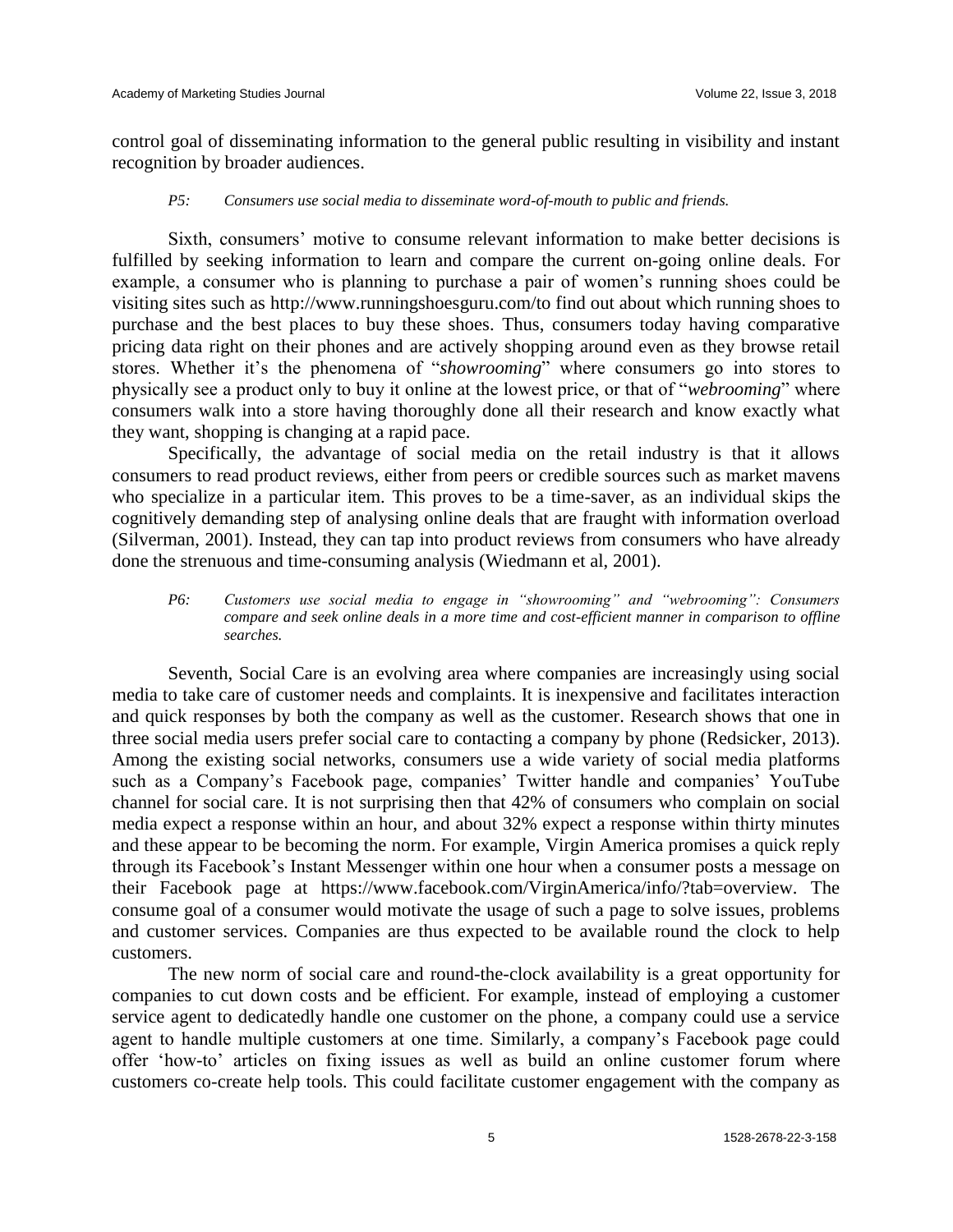well as involvement when a company could potentially launch advocacy programs to reward customers who demonstrate engagement and help to other customers.

It is not surprising then that Canhoto and Clark's (2013) investigation showed that online customer service benefits include increased customer satisfaction through timely responses from companies, directly engaging with consumers through personalized tweets and providing tangible support where problems were solved. However, Huang's (2010) research suggests that online consumers primarily see companies involved in social media in a positive light only when they are seeking customer service.

*P7: Social care is a customer motivation for using social media: consumers use social media to avail social care benefits of round-the-clock availability and seek customer benefits through resources such as a company's Facebook page.*

Eighth, consumers are motivated by the goals of consume and control when they engage in Social Listening which relates to learning about brands and complimenting them. For example, Facebook users frequently post their liking and compliments about brands they like. For example, it is not only common to see a like post by Facebook users for brands such as Audi or the latest SUV launches by Volvo, or Target Store but also rave about their love for such brands. These examples are in line with Clark et al. (2009) research on the persuasive effects of online customer reviews.

*P8: Social listening is a customer motivation for using social media: Customers use social listening, in order to listen and learn about the quality of products and brands.*

## **When's and How's of Consumers' Usage of Social Media**

This section offers rationale and propositions that stem from when and how do consumers use social media. On a build up for Proposition 9, consumers have increasingly started to engage in "*Social TV"* which has become one of the latest phenomenon's that drives when consumers use social media and how really do they use it. Twitter, Facebook and Snapchat are labelled as three of the largest contributors to this phenomenon that has completely revamped how consumers interact with social media and share their thoughts and experiences (Metcalf et al, 2008). Shin (2013) argues that this is an adaptive mechanism "*in an attempt to recapture the social aspects of TV lost since the advent of multiple- screen households*".

Consumers typically spend about 43 minutes each day watching TV and then are driven by the create goal of participating and getting involved with social media when share their experiences and thoughts about news, issues and brands (from TV ads) online. Social TV prolongs the conversation on brands and political conversations ad leads to increased word-ofmouth.

For example, the number of brand mentions about  $O_2$ , the commercial brand of UK's telecommunications service provider, Telefónica exceeded 120,000 on the day of the company's largest network outage with negative tweets about the brand reaching an estimated 1.7 million people. While  $O_2$  reflects a success story by changing these negative behaviours and perceptions in just a few days by reaching each customer individually and providing extensive updates through social media (Lorenzan, 2013).

In addition, social media is a very important instrument of culture change and a driver of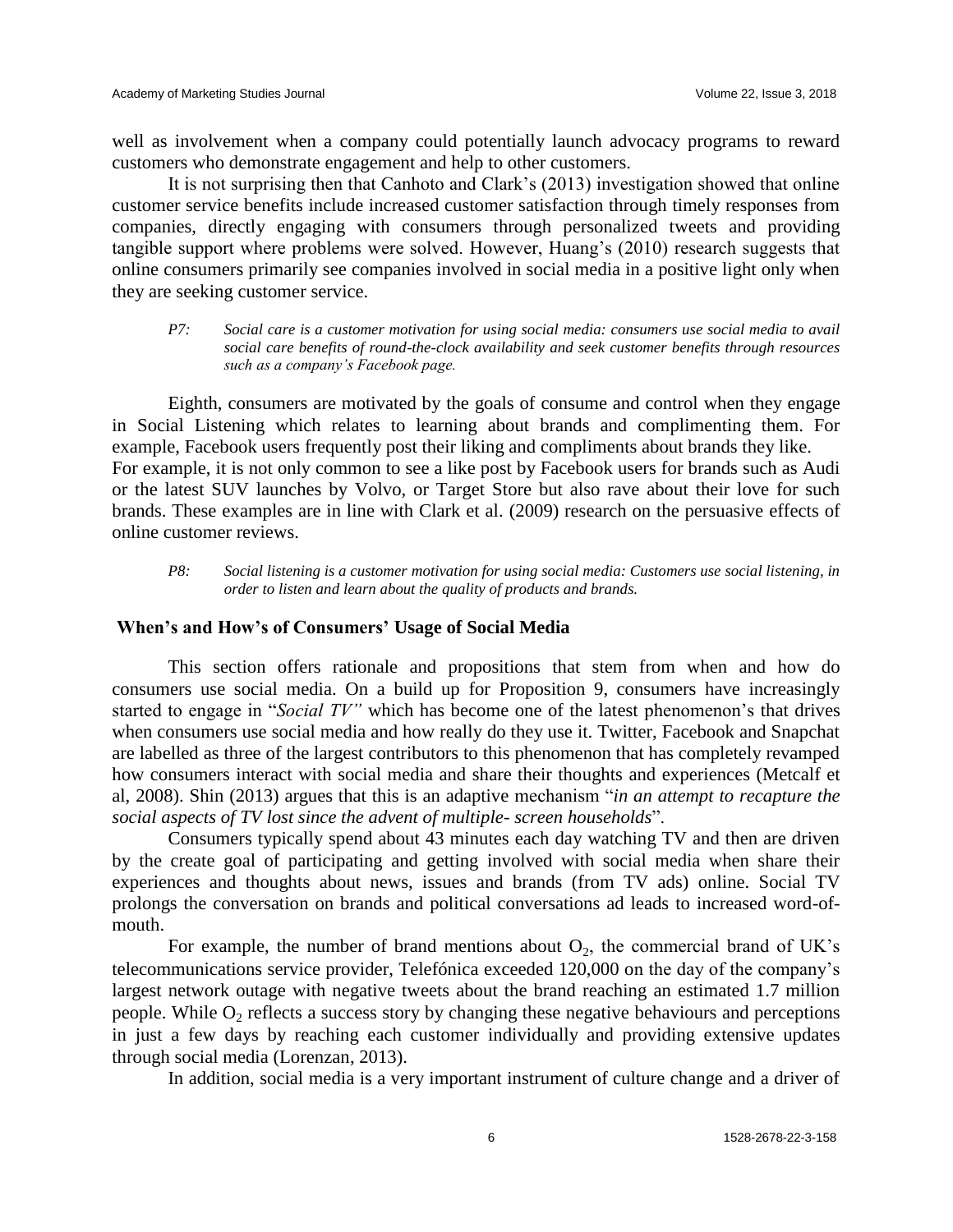acculturation strategies and consumption choices. Specifically, Kizgin et al. (2018) suggest that businesses use product endorsers that fit with immigrant consumers' cultures. Thus, businesses would benefit from using mainstream opinion leaders in their digital marketing efforts when they want immigrants to assimilate to the new culture. However, when it comes to driving immigrants' separation tendencies, it is better to use experts and opinion leaders from their respective cultures. The above recent research is extremely noteworthy given that social networking has now become more main stream and influences culture (Pookulangara and Koesler, 2011).

This research makes a significant contribution to consumer acculturation research by showing that social media is a vital means of culture change and a driver of acculturation strategies and consumption choices.

#### *P9: Consumers share information and experiences with others through social media while watching television, essentially creating a cyber-living space for individuals to interact in.*

Next, the premise behind "*Social Ads"* is that people are driven by the consume goal and pay close attention to ads posted by a friend (*P10*). For example, users are likely to pay attention to an ad if someone on their social network brand posts an ad about donating for victims of Nepal Earthquake. Such ads are perceived as more relevant, less annoying and fitting one's personal tastes and interests. Not surprisingly then, consumers do not mind social ads if they are customized to suit their personal tastes and needs. This is a new platform for creating brand visibility and that one-on-one connection with customers-a tool that was completely out of question with traditional media, which consumers had come to hate Redsicker (2013). While the old mantra in advertising was that the entertainment value is the driving force into the positive perceptions of advertisements (MacKenzie and Lutz, 1989), the interactivity value of ads on social networking sites is really what drives a brand's popularity and success (De-Vries et al., 2012). One of the major ways this happens is when users forward ads to their friends online or comment on ads posted by companies or checks out ads that their friends posted.

#### *P10: Consumers engage with Social Ads: consumers tune in and pay close attention to shared and posted ads by friends on their social networking sites.*

Eleventh, consumers are always satisfying their consume goal to and utilize social networks to check out the latest buzz on products and brands to follow up with actual in-store products and brand. Taking an inside-out approach for Proposition 11, Chobani, the leading yogurt brand, tapped into the lifestyle of its consumer base by engaging in on-going conversations that were creating a buzz on social media. The brand generated excitement and engagement by incorporating in their conversation their knowledge of their target's social media habits. The result? Chobani successfully provides specific content to its consumers-which included recipes, snack ideas and tips on staying fit (Marshall, 2012). Consumers reciprocated by their connect goals of relatedness needs and an intrinsic motivation to connect with the brand and others.

It is well known that consumers use brands as a means of self-expression and rely on brands with a desirable brand identity to express their own identity. In this pursuit, consumers lean towards brands that are convergent with their self-expression and identity so as to express a unique image about their personal lifestyle (Cătălin and Andreea, 2014). Superimposing this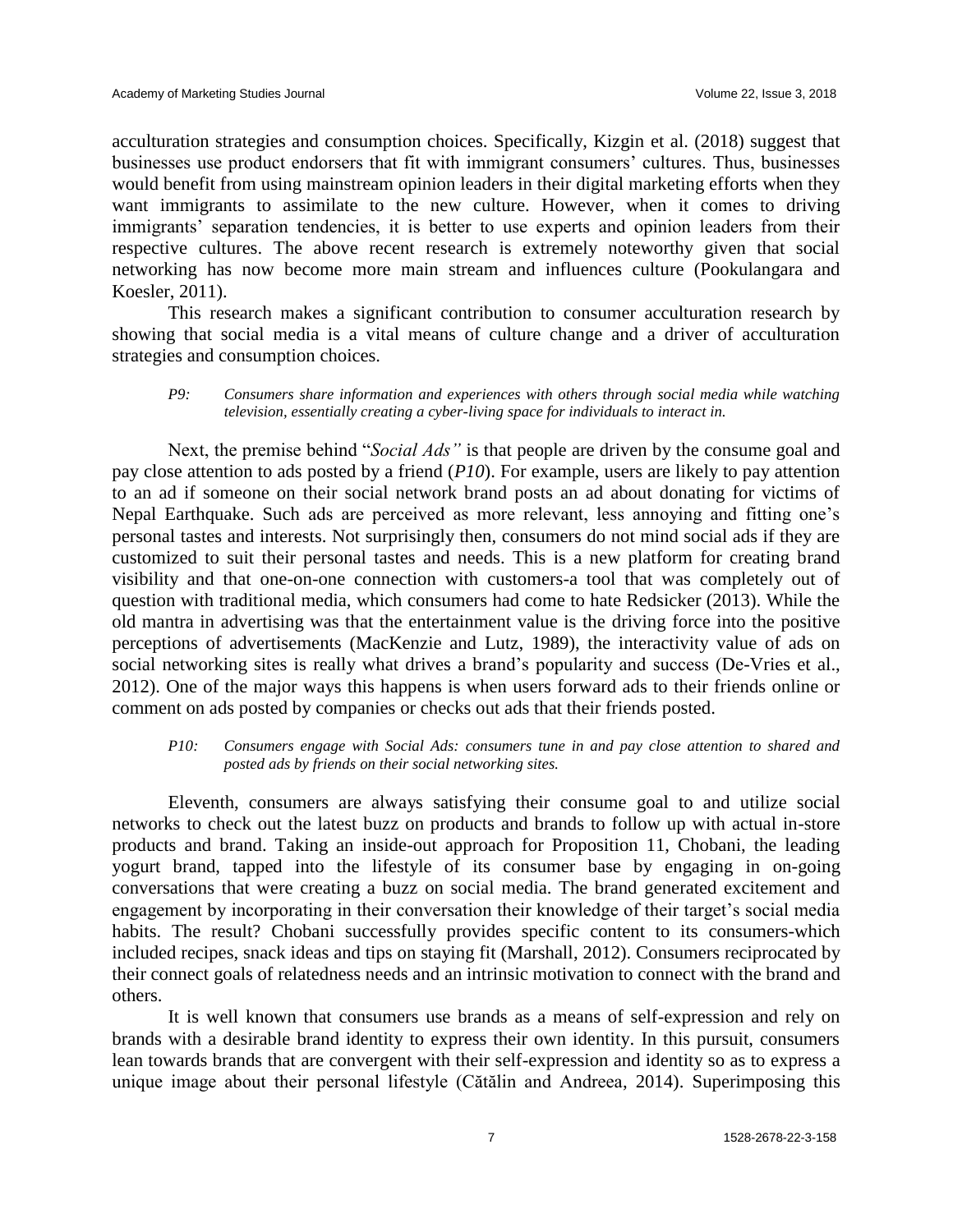research on consumers relations with brands on social media, recent research shows that consumer brand involvement drives consumer brand engagement (CBE) on social media and that consumer "*self-brand connection*" and "*brand usage intent*" are the key CBE consequences (Hollebeek et al., 2014).

#### *P11: Consumers engage with social media to check out the product and brand buzz to follow up with actual in-store products and brands.*

Literature on social media marketing and barriers/magnets to engaging with social media is important to mention here to discuss brand connections and CBE. It is known that in nonsocial media settings in general, consumers are reluctant to transfer information that falls under the category of bearing social stigma, embarrassment or shame (Frenzen and Nakamoto, 1993). This contention undergoes a change in the context of social media and internet forums which provide anonymity and facilitate information. Along that vein, there are variables that facilitate or encourage CBE. For example, Chen, Fay and Wang (2011) show that product quality has a positive correlation with the number of positive online reviews. But when internet usage matures and internet becomes accepted by mass consumers, people do not post as many online reviews for premium-brand image products. This suggests that as internet becomes more commonplace, it ceases to become a motivator for posting reviews and does not stay as a means for demonstrating one's expertise or social status.

Emotional contagion is defined as "*exposure to an individual expressing positive or negative emotion can produce a corresponding change in the emotional state of the observer*" (Pugh, 2001). This change is seen as a bi-directional transfer of emotions between recipient and initiator (Stock and Hoyer, 2005). Leading to our last proposition on Emotional Contagion, which could potentially build up brand buzz, hype and success or literally kill a brand, how do consumers react to a product or brand when they are emotionally charged? The control goal explains consumer reactions when an emotional connection-whether positive or negative-with a brand is generated.

Starting with tuning in to viewing a brand when an emotional cord is struck, record 30 million consumers tuned in to Dove's Real Beauty Sketches in a week when this social media campaign became viral. This campaign was also single-handedly responsible for adding 15,000 new YouTube subscribers in two months. Or when consumers get emotionally charged in a negative direction, brands could be treading dangerous waters because of social media engagement (Libert and Tynski, 2013). For example, Lane Bryant faced considerable negativity for their #PlusIsEqual campaign in September 2015.

To cover the negativity up, the brand announced to the consumer: "*whatever your opinion may be, nows the chance to make your point"* in their #AskLaneBryant hashtag. The already upset social media users immediately jumped on the brand on the models it uses for its ads and the fact that they hire thin women in their stores and offload "*slimming*" information to customers (Bussel, 2015). One of the social media users went up in arms against the brand when she wrote: "*Why do you hire thin women to work in your stores and then apparently encourage them to tell me about how "slimming" stuff is?"* More anger manifested in pointed responses such as: "*Why do fat customers over a certain size have to order online? Almost as if we're too fat to visit a brick & mortar*" or *"Why do you refer to your customers as "Real Women" as if slender women are somehow imaginary?"* Clearly, consumers pursue their control goal when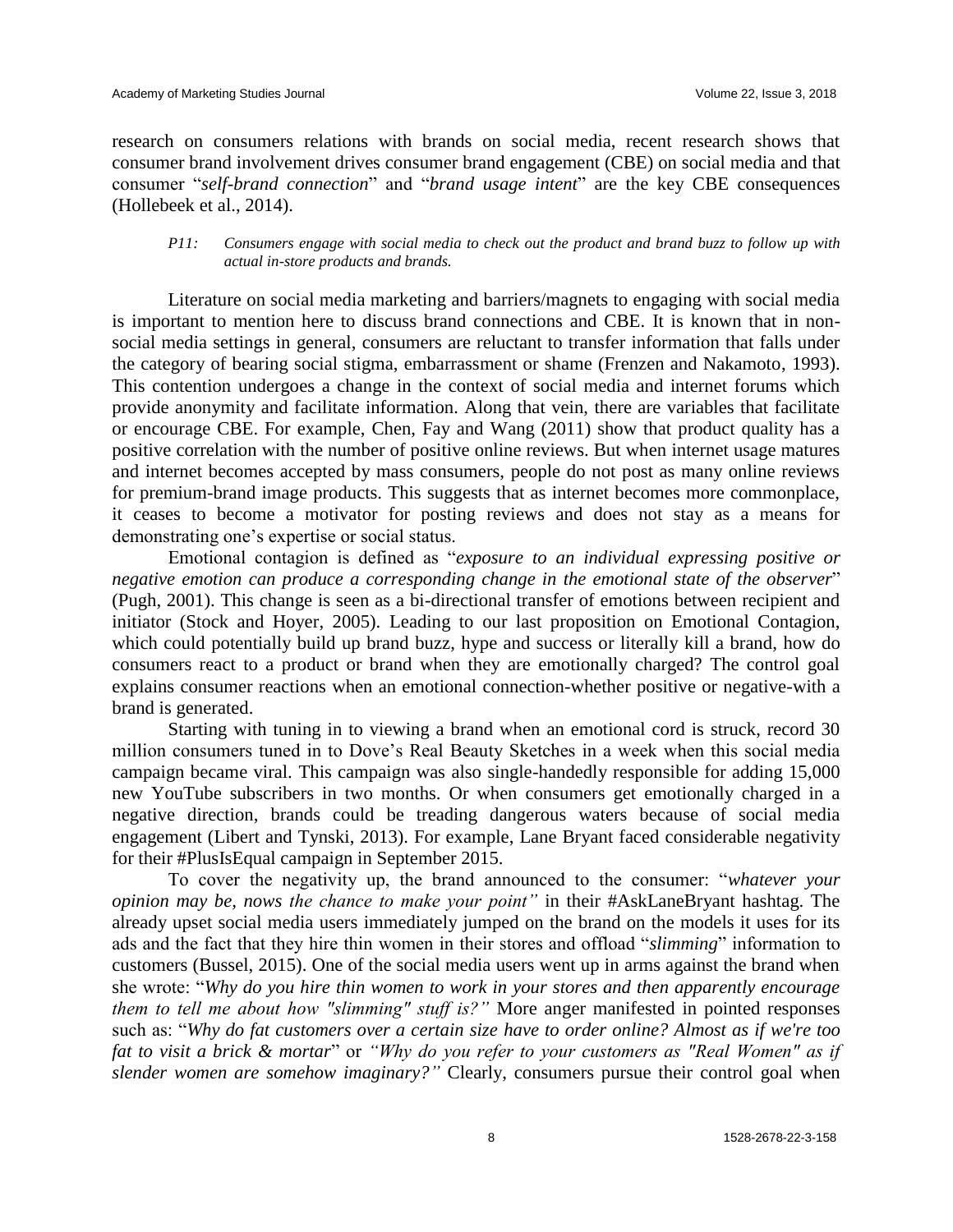they engage in voicing their opinions. Whether it's simply following a trending brand as in the case of Dove Sketches or an active response from consumers, the reactions of emotionally charged consumers on social media clearly have the potential to shape branding in ways unknown before the advent of social media (*P12)*.

*P12: Emotional Contagion drives consumer usage and involvement with social media: emotional contagion explains consumer actions on social media-whether it is following a trending brand or voicing a strong opinion.*

**Businesses: Outcomes & Strategies** 

#### **Customer Motivations for Using Social Media**



Figure: A Conceptual Model of Social Media: Why and When Do Consumers Use Social Media To Make Purchases And The Consequent Business Outcomes

## **Figure 1**

# **A CONCEPTUAL MODEL OF SOCIAL MEDIA: WHY AND WHEN DO CONSUMERS USE SOCIAL MEDIA TO MAKE PURCHASES AND THE CONSEQUENT BUSINESS OUTCOMES**

#### **SUMMARY AND MANAGERIAL IMPLICATIONS**

This paper utilizes these goals to propose why would consumers use social media and when and how would they engage with social media (Figure 1). The paper mainly focuses on consumer motivations behind using use social media. These motivations do impact business outcomes and firm strategies. However, the focus of the current paper is purely on understanding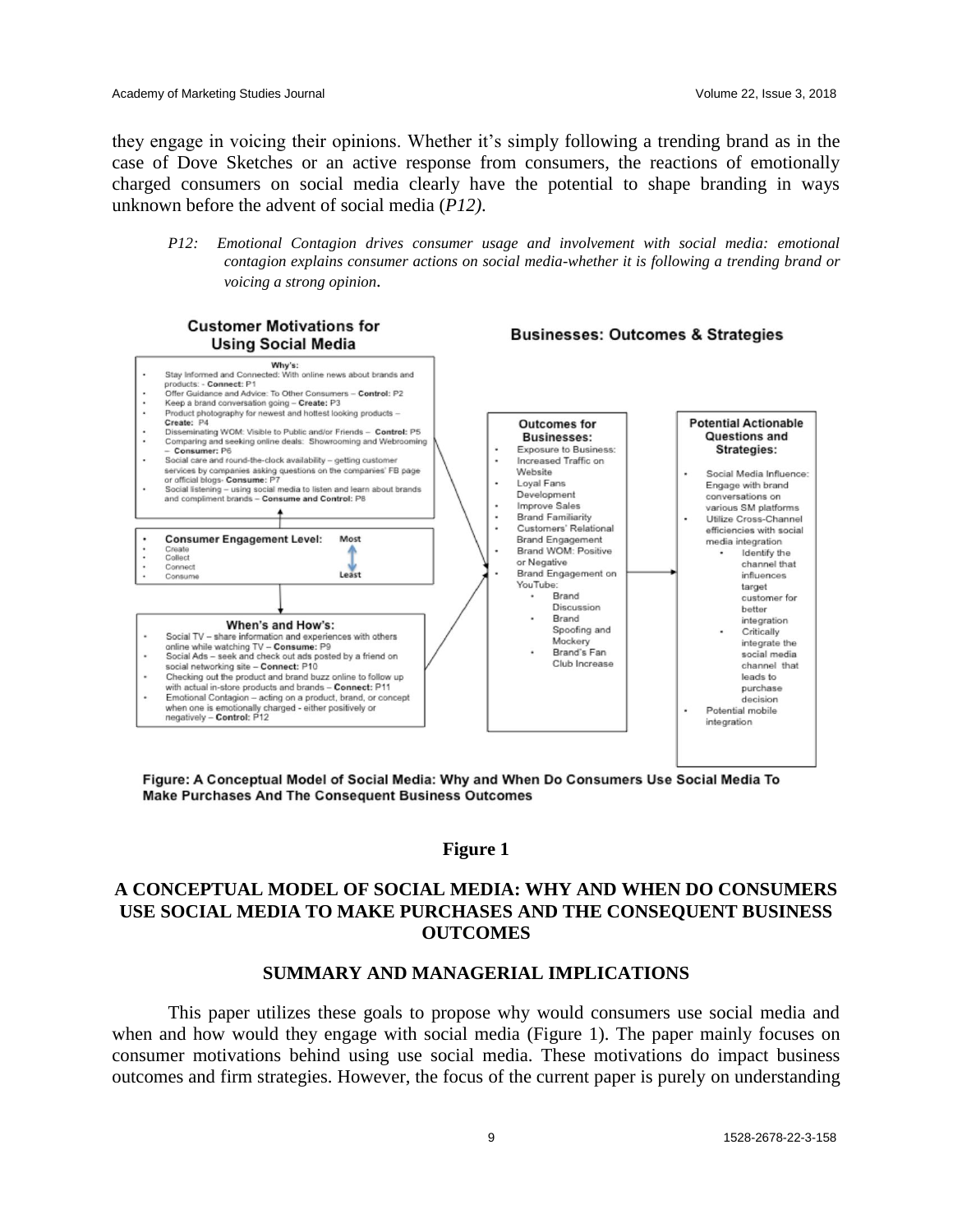consumer motivations. It is extremely important to arrive at this conceptual framework that helps explain what drives consumer usage of social media and the effect of usage on business performance and related metrics. It is hoped that with an appreciation of the theoretical rationales that drive consumer usage of social media, managers could devise effective marketing tools around the development of their social media campaigns and strategies. Future research may consider testing the model and its propositions empirically so as to develop a better understanding of the model.

The paper highlights the proliferation of social media that has led to customer empowerment in that organizations no longer have that dominance over customers. Brands can only facilitate or mediate a brand conversation, rumour or negative brand publicity, but no longer control any of these important social aspects that are inextricably linked to a brand's social image. One of the strongest cases highlighting customer empowerment through social media is the unforgettable case of Gap logo change announced by Gap Inc. in October 2010. The debuting of the new logo a week before the company actually planned to change to the new official logo faced immediate customer backlash and millions of angry customers, who created a Twitter account that was set up in protest against the logo.

This highlights the lesson of finding that right opportunity for crowd sourcing through social media, engaging with online community appropriately and using such opportunities to the firm's advantage. Brand managers and advertisers must realize that while creating a brand image and advertising will continue to be important, the long-term success of a brand lies in online social interactions that create loyal customers. Businesses must utilize social media to not only, connect with the customers to trigger brand conversations and opinions, to assess what consumers say, think and feel about their products, services or ideas. Starbucks is the most engaged social media brand for a few years now. While the brand has its presence literally at every corner in the real world, the brand ensures that it shouldn't be satisfied with just a dominant retail presence so that it doesn't meet the fate of the dominant retailed DVD chain Blockbuster that managed to anger its loyal customers through its "*late fee*" penalties. Starbucks successfully adopts many of the propositions of the conceptual model proposed in this paper and keeps its customers engaged by making its deepest marks with

On Twitter, Facebook, YouTube, Foursquare, Mobile apps and with its own social network, My Starbucks Ideas.

It is hoped that marketers and brand strategists will be able to borrow and adapt from the propositions offered in the proposed conceptual model of social media and implement strategies that makes online and social consumers tick.

#### **REFERENCES**

Algesheimer, R., Dholakia, U.M. & Herrmann, A. (2005). The social influence of brand community: Evidence from European car clubs. *Journal of Marketing, 69*(3), 19-34.

Bagozzi, R.P. & Dholakia, U.M. (2006). Antecedents and purchase consequences of customer participation in small group brand communities. *International Journal of Research in Marketing, 23*(1), 45-61.

Bussel, R.K. (2015). Lane Bryant's epic twitter chat fail: Their brand is to make fat people feel like they are our only choice. Salon Retrieved from Salon Salon Salon Retrieved from Salon Salon Salon Salon Salon Salon Salon Salon Salon Salon Salon Salon Salon Salon Salon Salon Salon Salon Salon Salon Salon Salon Salon Salon Salon Salon Salo http://www.salon.com/2015/12/08/lane\_bryants\_epic\_twitter\_chat\_fail\_their\_brand\_is\_to\_make\_fat\_peopl e\_feel\_like\_they\_are\_our\_only\_choice/.

Canhoto, A.I. & Clark, M. (2013). Customer service 140 characters at a time: The users' perspective. *Journal of Marketing Management*, *29*(5/6), 522-544.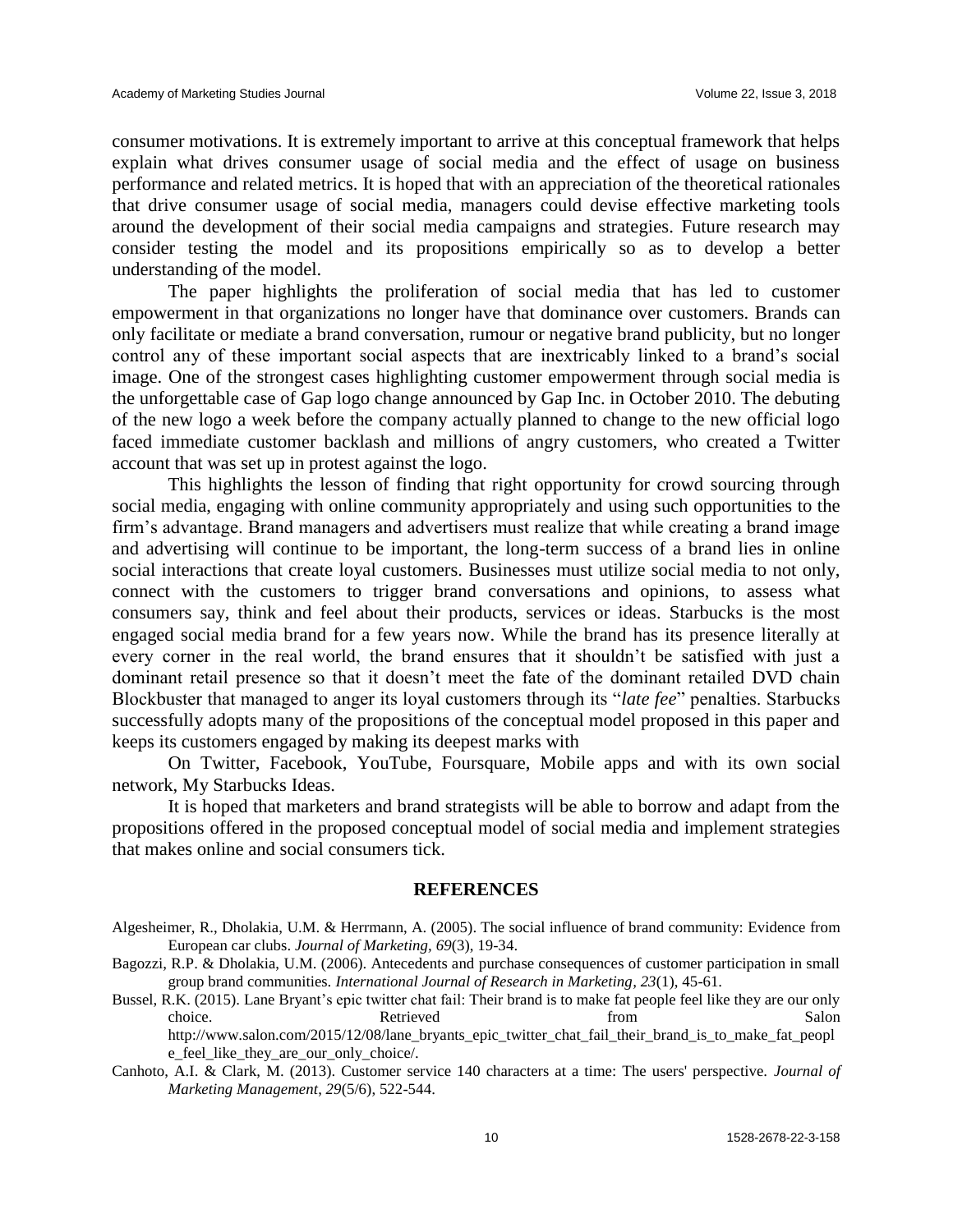- Cătălin, M.C. & Andreea, P. (2014). Brands as a mean of consumer self-expression and desired personal lifestyle. *Procedia-Social and Behavioral Sciences, 109*, 103-107.
- Clark, C.R., Doraszelski, U. & Draganska, M. (2009). The effect of advertising on brand awareness and perceived quality: An empirical investigation using panel data. *Quantitative Marketing & Economics*, *7*(2), 207-236.
- Chen, Y., Fay, S. & Wang, Q. (2011). The role of marketing in social media: How online consumer reviews evolve. *Journal of Interactive Marketing, 25*(2), 85-94.
- De-Vries, L., Gensler, S. & Leeflang, P. S.H. (2012). Popularity of brand posts on brand fan pages: An investigation of the effects of social media marketing. *Journal of Interactive Marketing*, *26*(2), 83-91.
- Divol, R., Edelman, D. & Sarrazin, H. (2012). Demystifying social media. *McKinsey Quarterly*. Retrieved from http://www.mckinsey.com/insights/marketing\_sales/demystifying\_social\_media.
- Duan, W., Gu, B. & Whinston, A.B. (2008). The dynamics of online word-of-mouth and product sales: An empirical investigation of the movie industry. *Journal of Retailing*, *84*(2), 233-242.
- Dubois, B. & Duquesne, P. (1993). The market for luxury goods: Income versus culture. *European Journal of Marketing*, *27*(1), 35-44.
- Festinger, L. (1954). A theory of social comparison processes. *Human Relations*, *7*(2), 117-40.
- Frenzen, J. & Nakamoto, K. (1993). Structure, Cooperation and the Flow of Market Information. *Journal of Consumer Research*, *20*(3), 360-375.
- Goh, K.Y., Heng, C.S. & Lin, Z. (2013). Social media brand community and consumer behaviour: Quantifying the relative impact of user-and marketer-generated content. *Information Systems Research, 24*(1), 88-107.
- Henschen, D. (2014). 2015 analytics & BI survey [PDF document]. Retrieved from [http://faculty.washington.edu/blabob/bob/Docs/2015%20Analytics%20&%20BI%20Surve](http://faculty.washington.edu/blabob/bob/Docs/2015%20Analytics%20%26%20BI%20Surv)y.pdf.
- Hollebeek, L.D., Glynn, M.S. & Brodie, R.J. (2014). Consumer brand engagement in social media: Conceptualization, scale development and validation. *Journal of interactive marketing, 28*(2), 149-165.
- Hoffman, D.L. & Novak, T.P. (1996). Marketing in hypermedia computer-mediated environments: Conceptual foundations. *Journal of Marketing*, *60*(3), 50-68.
- Huang, L. (2010). Social contagion effects in experiential information exchange on bulletin board systems. *Journal of Marketing Management*, *26*(3-4), 197-212.
- Kizgin, H., Ahmad, J., Dey, B.L., & Rana, N.P. (2018). The Impact of Social Media on Consumers' Acculturation and Purchase Intentions. *Information System Frontiers, 20*(3), 503-514.
- Lee, R. (2009). Social capital and business and management: Setting a research agenda. *International Journal of Management Reviews*, *11*(3), 247-273.
- Libert, K. & Tynski, K. (2013). Research: The emotions that make marketing campaigns go viral. *Harvard Business Review*.
- Lorenzon, K. (2013). Creating meaningful customer experiences and campaigns in social media: Case study of O2 (Telefónica UK). *Journal of Digital and Social Media Marketing, 1*(1), 32-38.
- Ma, W.W.K. & Yuen, A.H.K. (2011). Understanding online knowledge sharing: An interpersonal relationship perspective. *Computers & Education*, *56*(1), 210-219.
- MacKenzie, S.B. & Lutz, R.J. (1989). An empirical examination of the structural antecedents of attitude toward the ad in an advertising pretesting context. *Journal of Marketing*, *53*(2), 48-65.
- Marshall, B. (2012). 5 food brands building social buzz on a budget-Mashable. *Retrieved from*  http://mashable.com/2012/04/20/food-brands-social-media/#XM5jn0h27ZqJ.
- Metcalf, C., Harboe, G., Tullio, J., Massey, N., Romano, G., Huang, E.M. & Bentley, F. (2008). Examining presence and lightweight messaging in a social television experience. *ACM Transactions on Multimedia Computing, Communications and Applications*, *4*(4), 29-45.
- Pookulangara, S. & Koesler, K. (2011). Cultural influence on consumers' usage of social networks and its' impact on online purchase intentions. *Journal of Retailing and Consumer Services, 18*(4), 348-354.
- Porter, C.E. & Donthu, N. (2008). Cultivating trust and harvesting value in virtual communities. *Management Science, 54*(1), 113-128.
- Pugh, S.D. (2001). Service with a smile: Emotional contagion in the service encounter. *Academy of Management Journal*, *44*(5), 1018-1027.
- Redsicker, P. (2013). 7 social media trends for consumers: New research. *Social Media Examiner*. Retrieved from http://www.socialmediaexaminer.com/7-social-media-trends-for-consumers-new-research/.
- Shin, D.H. (2013). Defining sociability and social presence in Social TV. *Computers in Human Behaviour*, *29*(3), 939-947.